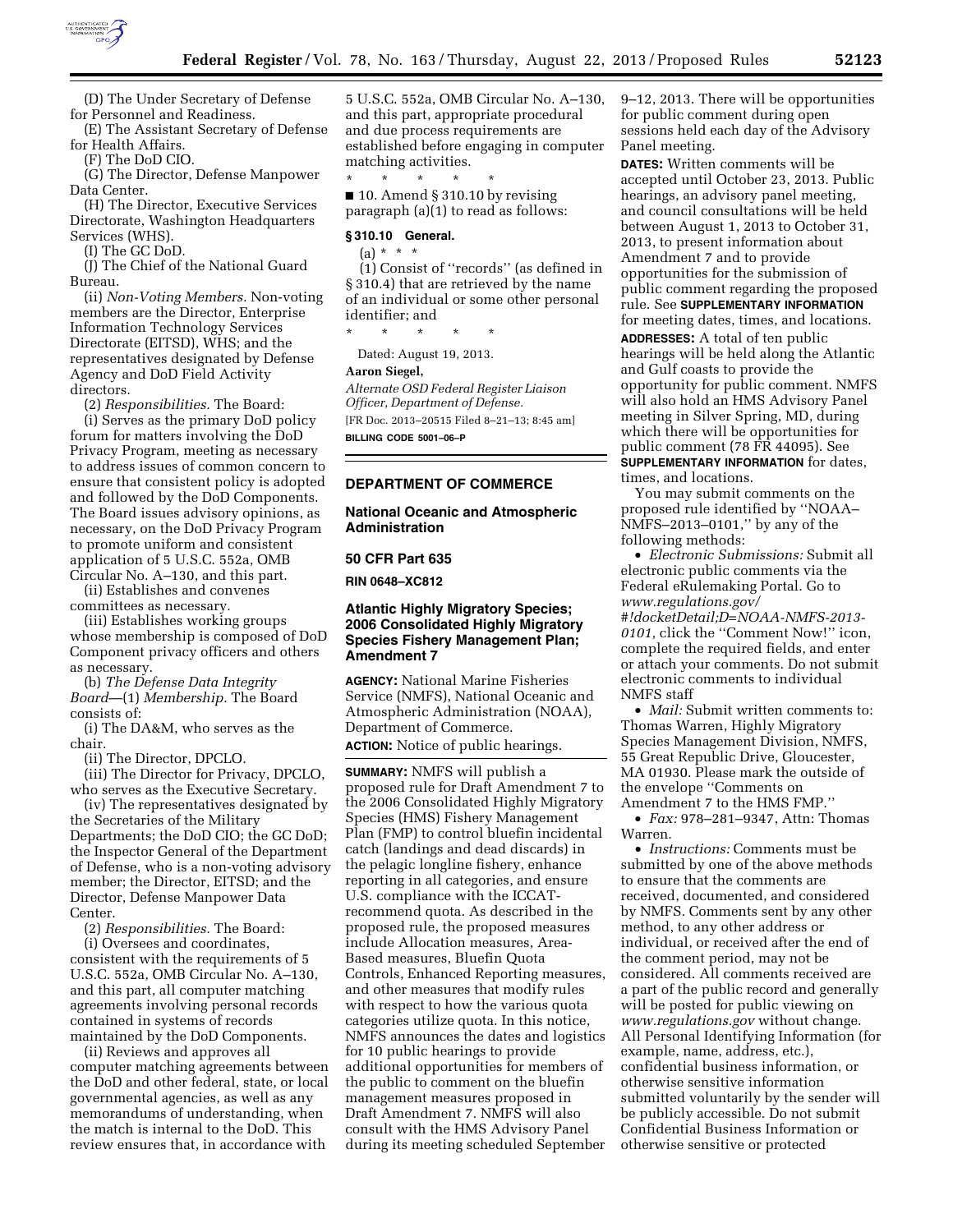information. NMFS will accept anonymous comments (enter ''N/A'' in the required fields, if you wish to remain anonymous). You may submit attachments to electronic comments in Microsoft Word or Excel, WordPerfect, or Adobe PDF file formats only.

## **FOR FURTHER INFORMATION CONTACT:**

Thomas Warren or Brad McHale at 978– 281–9260; Craig Cockrell or Jennifer Cudney at 301–427–8503.

**SUPPLEMENTARY INFORMATION:** The North Atlantic tuna fisheries are managed under the dual authority of the Magnuson-Stevens Fishery Conservation and Management Act (Magnuson-Stevens Act) and the Atlantic Tunas Convention Act (ATCA). Under the Magnuson-Stevens Act, NMFS must manage fisheries to maintain optimum yield on a continuing basis while preventing overfishing. ATCA authorizes the Secretary of Commerce (Secretary) to promulgate regulations, as may be necessary and appropriate to carry out recommendations of the International Commission for the Conservation of Atlantic Tunas (ICCAT). The authority to issue regulations under the Magnuson-Stevens Act and ATCA has been delegated from the Secretary to the Assistant Administrator for Fisheries, NMFS. Management of these species is described in the 2006 Consolidated HMS FMP, which is implemented by regulations at 50 CFR part 635. Copies

of the 2006 Consolidated HMS FMP and previous amendments are available from the Highly Migratory Species Management Division Web page at *[http://www.nmfs.noaa.gov/sfa/hms/](http://www.nmfs.noaa.gov/sfa/hms/hmsdocument_files/FMPs.htm)  hmsdocument*\_*[files/FMPs.htmhttp://](http://www.nmfs.noaa.gov/sfa/hms/hmsdocument_files/FMPs.htm)  [www.nmfs.noaa.gov/sfa/hms/](http://www.nmfs.noaa.gov/sfa/hms/hmsdocument_files/FMPs.htm)  hmsdocument*\_*[files/FMPs.htm](http://www.nmfs.noaa.gov/sfa/hms/hmsdocument_files/FMPs.htm)* or from NMFS on request (see **FOR FURTHER INFORMATION CONTACT**).

NMFS will publish Draft Amendment 7 to the 2006 Consolidated Highly Migratory Species (HMS) Fishery Management Plan (FMP) to control bluefin landings and dead discards in the pelagic longline fishery, enhance reporting in all categories, and ensure U.S. compliance with the ICCATrecommend quota. As described in the proposed rule, the proposed management measures include: (1) Allocation measures that would make modifications to how the U.S. bluefin quota is allocated among the quota categories; (2) area-based measures that would implement restrictions on the use of pelagic longline gear in various time and area combinations, modify gear restrictions, or provide conditional access to current pelagic longline closed areas; (3) bluefin Quota Controls that would strictly limit the total catch (landings and dead discards) of bluefin in the Longline category using different strategies; (4) enhanced reporting measures that would implement a variety of new bluefin reporting

requirements; and (5) other Measures that would make modifications to the rules that control how the various quota categories utilize quota, and implement a northern albacore tuna quota.

*Request for Comments:* A total of ten public hearings will be held along the Atlantic and Gulf of Mexico coasts to provide the opportunity for public comment on potential management measures. See Table 1 for dates, times and locations of public hearings. NMFS will also consult with the HMS Advisory Panel on September 9–12, 2013 (78 FR 44095). There will be opportunities for public comment during open sessions held each day of the Advisory Panel meeting. See the following Web site for additional details on the Advisory Panel meeting, including the agenda, presentations and outreach materials (typically available the week before the meeting): *[http://](http://www.nmfs.noaa.gov/sfa/hms/Advisory%20Panels/Advisory_Panel.htm) [www.nmfs.noaa.gov/sfa/hms/](http://www.nmfs.noaa.gov/sfa/hms/Advisory%20Panels/Advisory_Panel.htm) [Advisory%20Panels/Advisory](http://www.nmfs.noaa.gov/sfa/hms/Advisory%20Panels/Advisory_Panel.htm)*\_*Panel. [htm](http://www.nmfs.noaa.gov/sfa/hms/Advisory%20Panels/Advisory_Panel.htm)* 

NMFS has also requested time on the meeting agendas of the relevant Regional Fishery Management Councils (i.e., the Caribbean, Gulf of Mexico, South Atlantic, Mid-Atlantic, and New England Fishery Management Councils) to present information on the proposed rule and draft Amendment 7. Information on the date and time of those presentations will be provided on the appropriate council agendas.

### TABLE 1—DATES, TIMES AND LOCATIONS OF UPCOMING PUBLIC HEARINGS

| Venue                                                                                                           | Date/Time                               | Meeting locations  | Location contact information                                                                                                                       |
|-----------------------------------------------------------------------------------------------------------------|-----------------------------------------|--------------------|----------------------------------------------------------------------------------------------------------------------------------------------------|
| Public Hearing in asso-<br>ciation with the Gulf<br>of Mexico Fishery<br><b>Management Council</b><br>meeting). | August 28, 2013, 6<br>p.m. - 10 p.m.    | San Antonio, TX    | Hilton Palacio Del Rio, 200 S. Alamo, San Antonio, TX 78205, (210)<br>222-1400.                                                                    |
| Public Hearing                                                                                                  | September 4, 2013, 6<br>p.m.–10 p.m.    | Gloucester, MA     | National Marine Fisheries Service, Northeast Regional Office, 55<br>Great Republic Drive, Gloucester, MA 01930.                                    |
| Public Hearing                                                                                                  | September 18, 2013,<br>6 p.m. - 10 p.m. | Manteo, NC         | Community Auditorium, College of the Albemarle, 132 Russell<br>Twiford Road, Manteo, NC 27954, (252) 473-2264.                                     |
| Public Hearing                                                                                                  | September 19, 2013,<br>6 p.m. - 10 p.m. | Charleston, SC     | Center for Coastal and Environmental Health and Biomolecular Re-<br>search—National Ocean Service, 219 Fort Johnson Road,<br>Charleston, SC 29412. |
| Public Hearing                                                                                                  | September 24, 2013,<br>6 p.m. - 10 p.m. | Belle Chasse, LA   | Plaquemines Parish Government Community Center (Belle Chasse<br>Auditorium), 8398 Hwy. 23, Belle Chasse, LA 70037, (504) 208-<br>1320.             |
| Public Hearing                                                                                                  | September 26, 2013,<br>6 p.m. - 10 p.m. | Portland, ME       | Gulf of Maine Research Institute, 350 Commercial Street, Portland,<br>ME 04901, (207) 772-2321.                                                    |
| Public Hearing                                                                                                  | September 30, 2013,<br>6 p.m. - 10 p.m. | Panama City, FL    | Bay County Public Library, 898 W. 11th St., Panama City, FL<br>32401, (850) 552-2100.                                                              |
| Public Hearing                                                                                                  | October 1, 2013, 6<br>p.m. - 10 p.m.    | Fort Pierce, FL    | Days Inn Fort Pierce, 3224 U.S. 1, Fort Pierce, FL 34982, (772)<br>465-7000.                                                                       |
| Public Hearing                                                                                                  | October 2, 2013, 6<br>p.m. - 10 p.m.    | St. Petersburg, FL | National Marine Fisheries Service, Southeast Regional Office, 263<br>13th Avenue South, Saint Petersburg, FL 33701, (727) 824-5301.                |
| Public Hearing                                                                                                  | October 8, 2013, 6<br>p.m.-10 p.m.      | Toms River, NJ     | Ocean County, Public Administration Building, Freeholders Meeting<br>Room (119), 101 Hooper Ave., Toms River, NJ 08754, (732) 929-<br>2147.        |